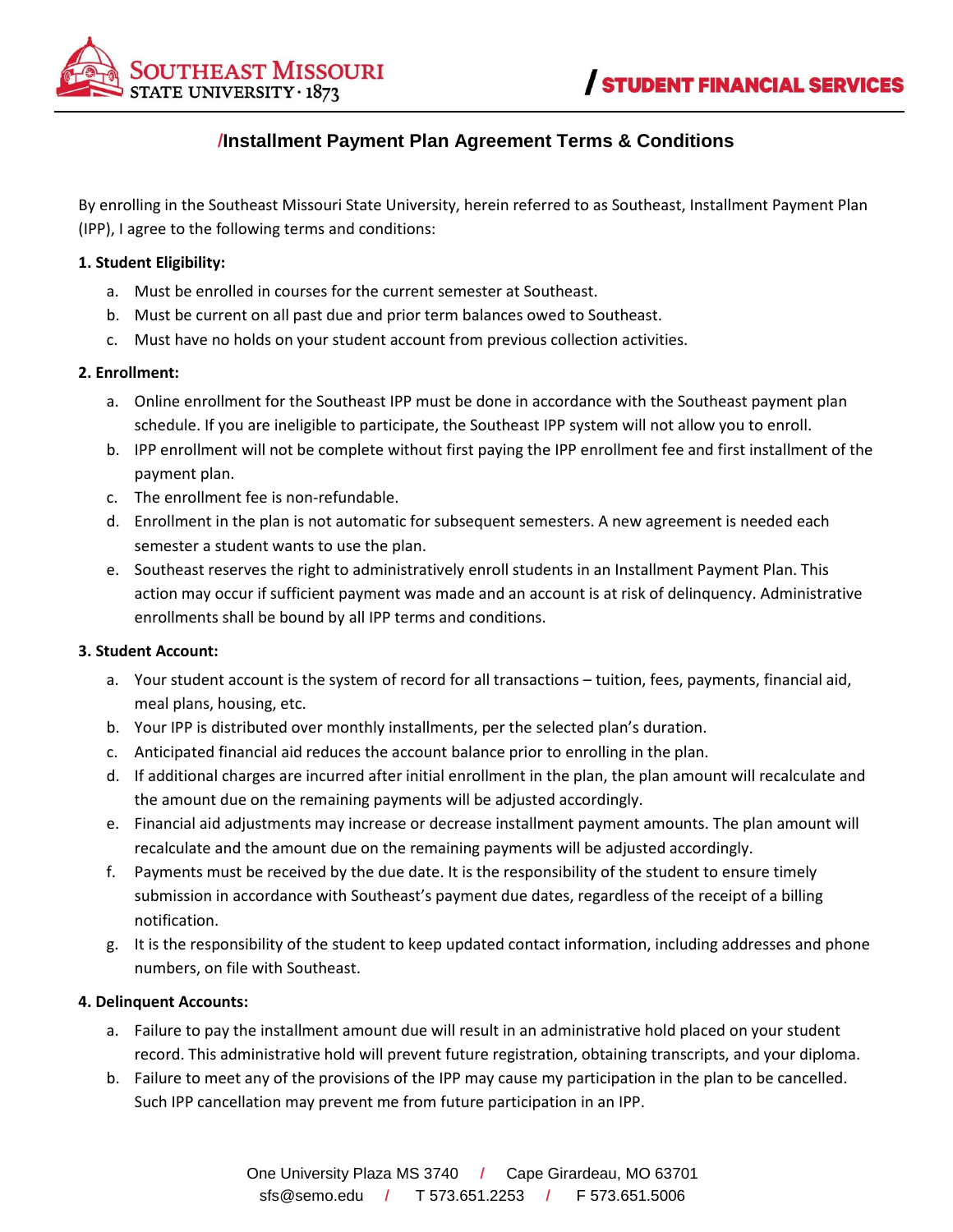

# /**Installment Payment Plan Agreement Terms & Conditions (Page 2)**

- c. Upon cancellation of your IPP, any balance on your student account will be due according to Southeast's monthly bill due dates and will be payable immediately.
- d. A late charge of \$40.00 will be assessed on any past due payment.
- e. Past due accounts may be subject to financial cancellation of current and/or future courses. Cancellation of current courses will result in no academic credit for the semester, housing eviction and loss of dining privileges (if applicable), and all balances shall remain payable to Southeast.

### **5. Fees and Other Charges:**

- a. The enrollment fee is non-refundable.
- b. A separate enrollment fee is required for each semester of participation enrollments do not automatically renew or roll over for the next semester.
- c. Payments returned from the bank for any reason will result in the assessment of a \$20.00 returned item fee.
- d. A late charge of \$40.00 will be assessed on any past due payment.
- e. A non-refundable convenience fee is assessed for all credit card transactions.

### **6. Automated Direct Payment Option:**

- a. Payments may be deducted from your checking or savings account by e-check, debit or credit card. A nonrefundable convenience fee is assessed for all credit card transactions.
- b. Payments will be withdrawn from your account on the scheduled payment date each month and will be payable to Southeast. A record of each payment will be posted to the student's account.
- c. Declined and Dishonored Payments it is the responsibility of the guarantor to ensure adequate funds are available on the due date. In the event a payment is declined or dishonored, Southeast reserves the right to cancel the payment plan. Upon cancellation, the balance becomes due immediately. Additionally, the account will be assessed an additional returned payment fee of \$20.00.
- d. Southeast is not liable for any returned payments due to incorrect bank account information supplied. Southeast is not liable for any charges that your bank imposes on you as a result of your account being in an overdraft position, or below daily or monthly minimum required balances, or any other charges, as a result of your IPP payment being deducted from your checking/savings account.

## **7. Termination of Installment Payment Plan:**

Participation in the IPP is entirely voluntary. At any time prior to the date that your final payment is due, you may terminate your IPP, without any explanation. However, if you do so, there may be an additional balance on your student account which will be due immediately. IPP enrollment fees remain non-refundable.

## **8. Rights to Southeast under default or Ineligibility:**

Southeast reserves the right to terminate the IPP in the event of default or ineligibility. Upon termination of the IPP, any balance on the student account will be payable according to Southeast's monthly billing due dates and will be payable immediately.